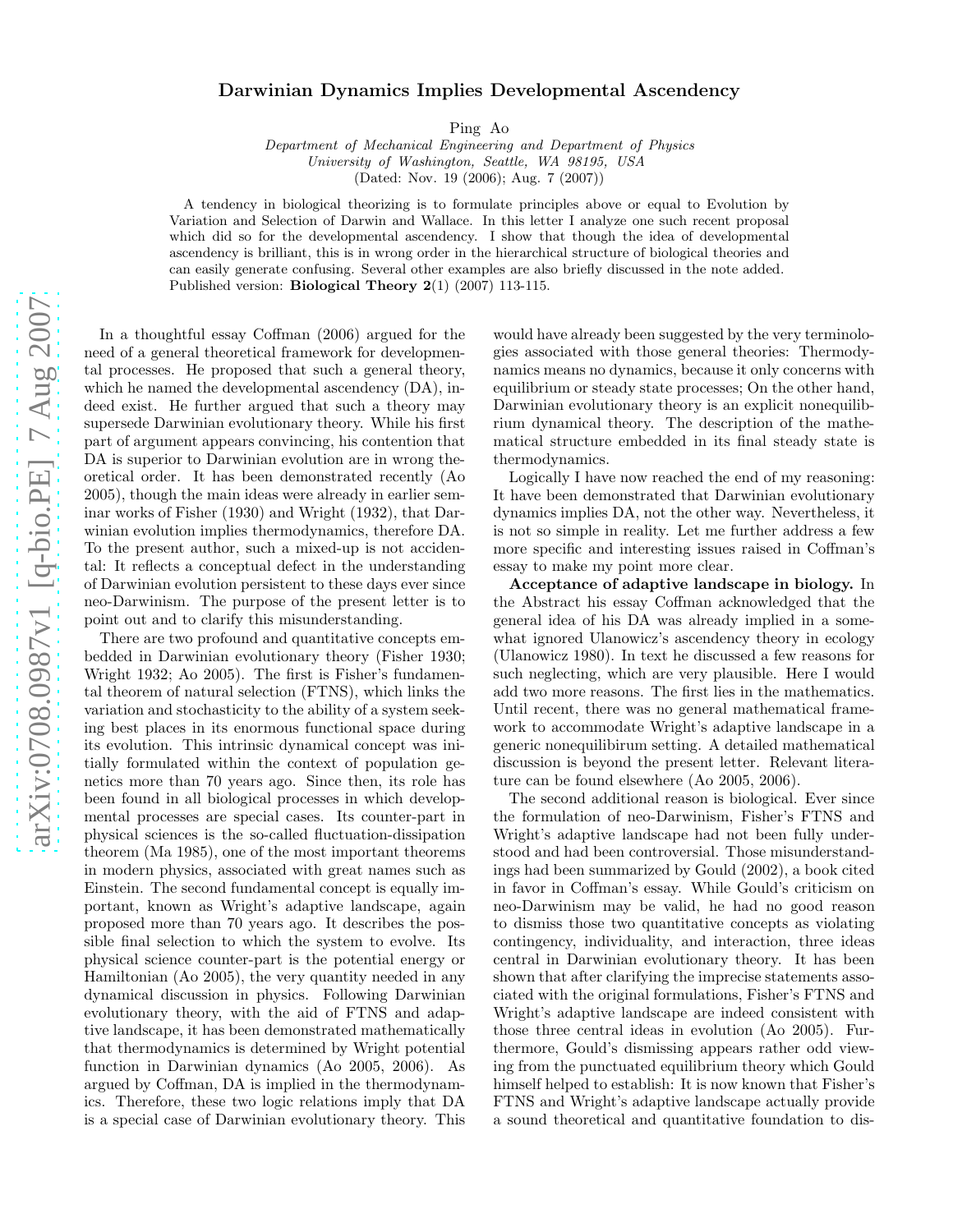cuss punctuated equilibrium.

If such confusions were not clarified, it would be likely that Coffman's DA would suffer the same fate as that of Ulanowicz's.

Natural selection vs autocatalytic cycle. Coffman suggested that "natural selection is an emergent property of autocatalytic cycles". Again, this is in wrong order. First of all, it has been universally accepted that at its beginning there did not exist such cycles on Earth. A complete discussion of this issue would go into philosophical issues regarding to teleological reasoning beyond my letter. Suffice it to say that natural selection gives arise to the autocatalytic cycles and the variation is the source of innovation and creation. Without variation, we would be in a deterministic world, a perspective rightly argued against by Coffman. Once such cycles are fixed by selection, or, borrowing the language from Waddington (1959), are canalized, it provides the adaptive landscape for further evolution and, concomitantly, for further selection.

Such dynamical phenomena suggest that Darwinian evolutionary theory has essentially two parts: the dynamical structure encoded in evolution by selection and variation, further classified into four dynamical elements by following ideas of Fisher and Wright (Ao 2005, 2006); and the structure of each dynamical element in a given biological process. Same classification of two types of fundamental laws in biology has also been proposed recently from a completely different perspective (Wilson 2006). Today it should be evident that Darwin and Wallace (Darwin 1958; Darwin and Wallace 1858) got the dynamical part completely correct nearly 150 years ago. Since then, this dynamical part has been demonstrated to be independent of specific biological instantiation and has been applied to biological processes ranging from gene regulation, metabolic pathways, ecology, cognitive science, etc (Wilson 2006). This dynamical part of evolutionary theory is sufficient to give arise to the developmental ascendency as reasoned above. Nevertheless, it is also well known that Darwin and Wallace did not get the structures of dynamical elements for the heretic process correct, among others: Mendel's theory was unknown to them. Clearly, we too have not completely understood all structures of all dynamical elements, such as those in developmental processes. The desire to understand such structures has been one of major driving forces in modern biological and medical research.

Coffman pointed out that the gene regulation is an example to illustrate his DA, with both positive and negative feedbacks, abundant in developmental processes (Davidson 2006), with which I completely agree. I wish to further point out that Darwinian dynamics exemplified by adaptive landscape and stochastic force has been quantitatively used in the modelling a gene regulatory network, the lambda genetic switch formed by both positive and negative feedbacks (Ptashne 2004), where the dynamical elements are determined by the Jacob-Monod operon theory constraint by physical and chemical laws. It has now achieved quantitative agreement between the theory and experiments and with further predictions (Zhu et al 2004). There has been a continuous progress in the experimental determination of the gene regulatory structure in the complex developmental processes such as that of sea urchins (Davidson 2006). It is conceivable that a biological theory similar to that of Jacob-Monod to specify the dynamical elements may soon be available and that a quantitative and predicative Darwinian dynamics study of such complex developmental processes may be readily carried out in various theoretical/computational labs. This may be regarded as an explicit example for the universality of Darwinian dynamics.

Darwin and Einstein. Coffman correctly observed that "Einstein's general theory of relativity contextualizes Newtonian physics". However, above analysis shows that the same logic cannot be applied to DA with regard to Darwinian evolutionary theory. Einstein had deeply modified the dynamical structure of Newtonian dynamics. DA has not changed, and will not change in my opinion, the structure of Darwinian dynamics. The four dynamical elements of Darwinian dynamics has already appeared to be what needed in the mathematical modelling of developmental processes. Darwin and Wallace's word equation,

## Evolution by Variation and Selection,

remains its supreme position in biology. It may even help physicists to solve some of their own difficult problems, as having been trying. Darwinian dynamics implies developmental ascendency, not the other way.

Note added, Aug. 6 (2007). An interesting article in New York Times a week  $ago^{16}$  $ago^{16}$  $ago^{16}$  promoted the cooperation theory (CT), where CT was placed as equal to the Evolution by Variation and Selection. Given above analysis, this still appears a little uneven: CT is only one of many realizations of Darwinian dynamics. Let me elaborate this point further below, because it strengthens the argument in the text.

As already discussed<sup>[1](#page-2-1)[,13](#page-2-2)</sup>, there are two types fundamental laws. One is of course the dynamical laws embedded in Evolution by Variation and Selection. The other is its realization, which is arguably best represented by the theory of Mendel-Watson-Crick, at least for what we have known so far on Earth. The advancement in human understanding of Nature may generate (artificial) life not bounded by DNA and RNA in the future. For many biological studies, the Mendel-Watson-Crick theory is too fundamental to be convenient. More effective theories at given phenomenological levels should be, and have been, developed. The theory of developmental ascendency<sup>[3](#page-2-3)</sup> is such an example. The well known self-organization theory  $(SOT)$  is another realization<sup>[17](#page-2-4)</sup>, and  $CT$  appears to a special case of SOT. Let's grant CT's independence from SOT to simplify the presentation. Both CT and SOT